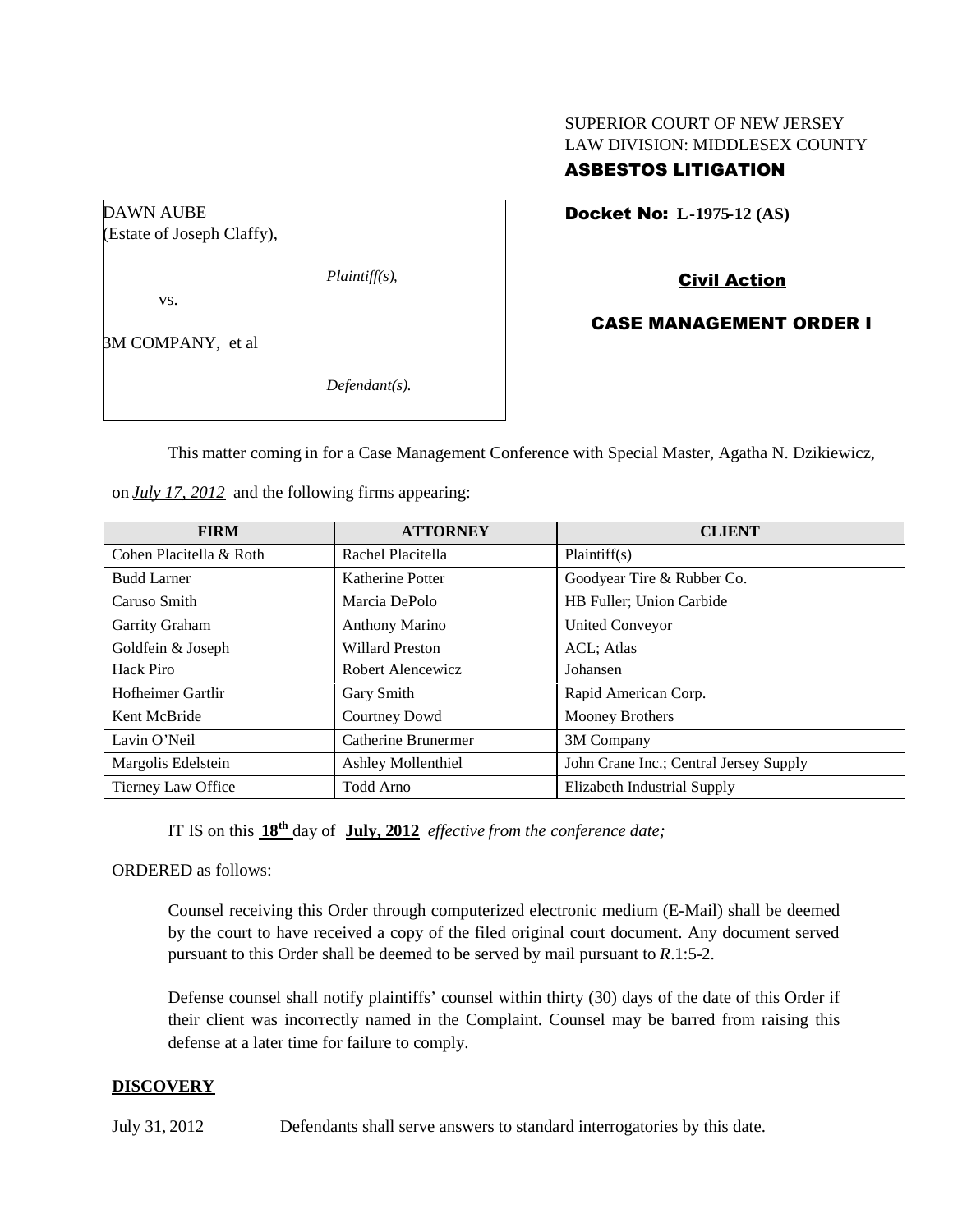- August 17, 2012 Plaintiff shall propound supplemental interrogatories and document requests by this date. September 14, 2012 Defendants shall serve answers to supplemental interrogatories and document requests by this date.
- July 31, 2012 Defendants shall propound supplemental interrogatories and document requests by this date.
- August 31, 2012 Plaintiff shall serve answers to supplemental interrogatories and document requests by this date.
- October 31, 2012 Fact discovery, including depositions, shall be completed by this date. Plaintiff's counsel shall contact the Special Master within one week of this deadline if all fact discovery is not completed.
- November 30, 2012 Depositions of corporate representatives shall be completed by this date.

### **EARLY SETTLEMENT**

December 14, 2012 Settlement demands shall be served on all counsel and the Special Master by this date.

#### **SUMMARY JUDGMENT MOTION PRACTICE**

| January 11, 2013 | Summary judgment motions limited to product identification issues shall be filed |
|------------------|----------------------------------------------------------------------------------|
|                  | no later than this date.                                                         |

February 8, 2013 Last return date for product identification summary judgment motions.

#### **MEDICAL DEFENSE**

- July 31, 2012 Any defendant wishing to present a medical defense shall advise all counsel of its intention by entering a Notice of Appearance of Defense Medical Counsel by this date. Any defendant who does not file such an appearance by this date may be foreclosed from asserting a medical defense.
- July 31, 2012 Plaintiff shall serve additional medical expert reports by this date.
- March 8, 2013 Defendants shall identify its medical experts and serve medical expert reports, if any, by this date.

### **LIABILITY EXPERT REPORTS**

- March 1, 2013 Plaintiff shall identify its liability experts and serve liability expert reports or a certified expert statement by this date or waive any opportunity to rely on liability expert testimony.
- March 29, 2013 Defendants shall identify its liability experts and serve liability expert reports, if any, by this date or waive any opportunity to rely on liability expert testimony.

 $\_$  ,  $\_$  ,  $\_$  ,  $\_$  ,  $\_$  ,  $\_$  ,  $\_$  ,  $\_$  ,  $\_$  ,  $\_$  ,  $\_$  ,  $\_$  ,  $\_$  ,  $\_$  ,  $\_$  ,  $\_$  ,  $\_$  ,  $\_$  ,  $\_$  ,  $\_$  ,  $\_$  ,  $\_$  ,  $\_$  ,  $\_$  ,  $\_$  ,  $\_$  ,  $\_$  ,  $\_$  ,  $\_$  ,  $\_$  ,  $\_$  ,  $\_$  ,  $\_$  ,  $\_$  ,  $\_$  ,  $\_$  ,  $\_$  ,